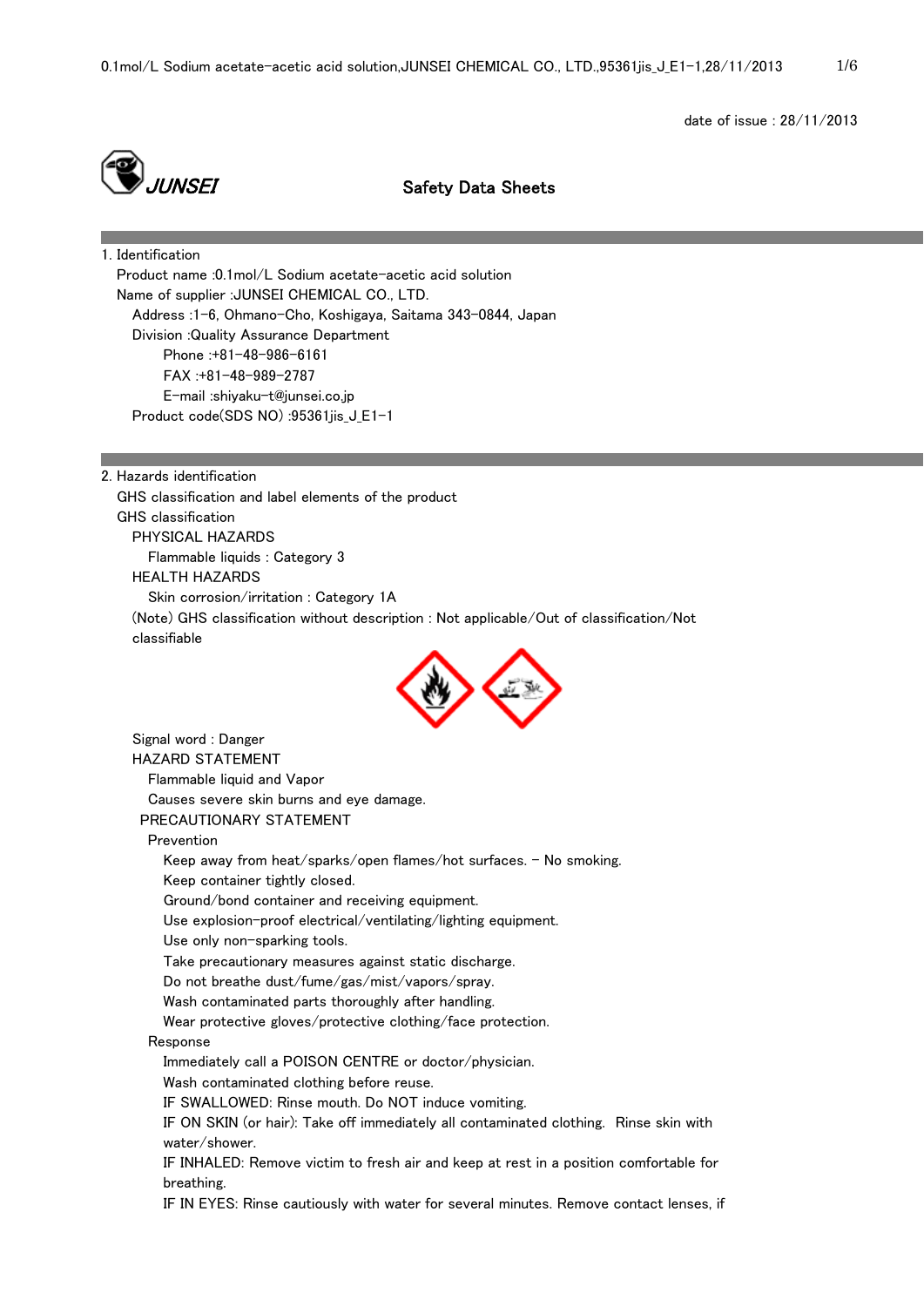present and easy to do. Continue rinsing. In case of fire: Use appropriate media other than water for extinction. Storage Store locked up. Store in well-ventilated place. Keep cool . Disposal Dispose of contents/container in accordance with local/national regulation.

Physical and Chemical hazards

Flammable liquid. Vapor/air mixture may explode.

#### 3. Composition/information on ingredients

 Substance/Preparation :Preparation Ingredient name:Sodium acetate content(%):ca. 0.8 Chemical formula:C2H3NaO2 Chemicals No, Japan:2-692 CAS No.:127-09-3 MW:82.03 ECNO:204-823-8

> Ingredient name:Acetic acid content(%):ca. 99.2 Chemical formula:C2H4O2 Chemicals No, Japan:2-688 CAS No.:64-19-7 MW:60.05 HAZCODE\_EU:3\_H226;1A\_H314 ECNO:200-580-7

#### 4. First-aid measures

General procedures

Immediately call a POISON CENTRE or doctor/physician.

## IF INHALED

 Remove victim to fresh air and keep at rest in a position comfortable for breathing. Call a POISON CENTER or doctor/physician if you feel unwell.

### IF ON SKIN(or hair)

 IF ON SKIN (or hair): Take off immediately all contaminated clothing. Rinse skin with water/shower.

If skin irritation or rash occurs: Get medical advice/attention.

# IF IN EYES :

 Rinse cautiously with water for several minutes. Remove contact lenses, if present and easy to do. Continue rinsing.

If eye irritation persists: Get medical advice/attention.

# IF SWALLOWED

Rinse mouth. Do NOT induce vomiting.

Call a POISON CENTER or doctor/physician if you feel unwell.

5. Fire-fighting measures

Suitable extinguishing media

 In case of fire, use water mist, foam, dry powder, CO2 Specific hazards arising from the chemical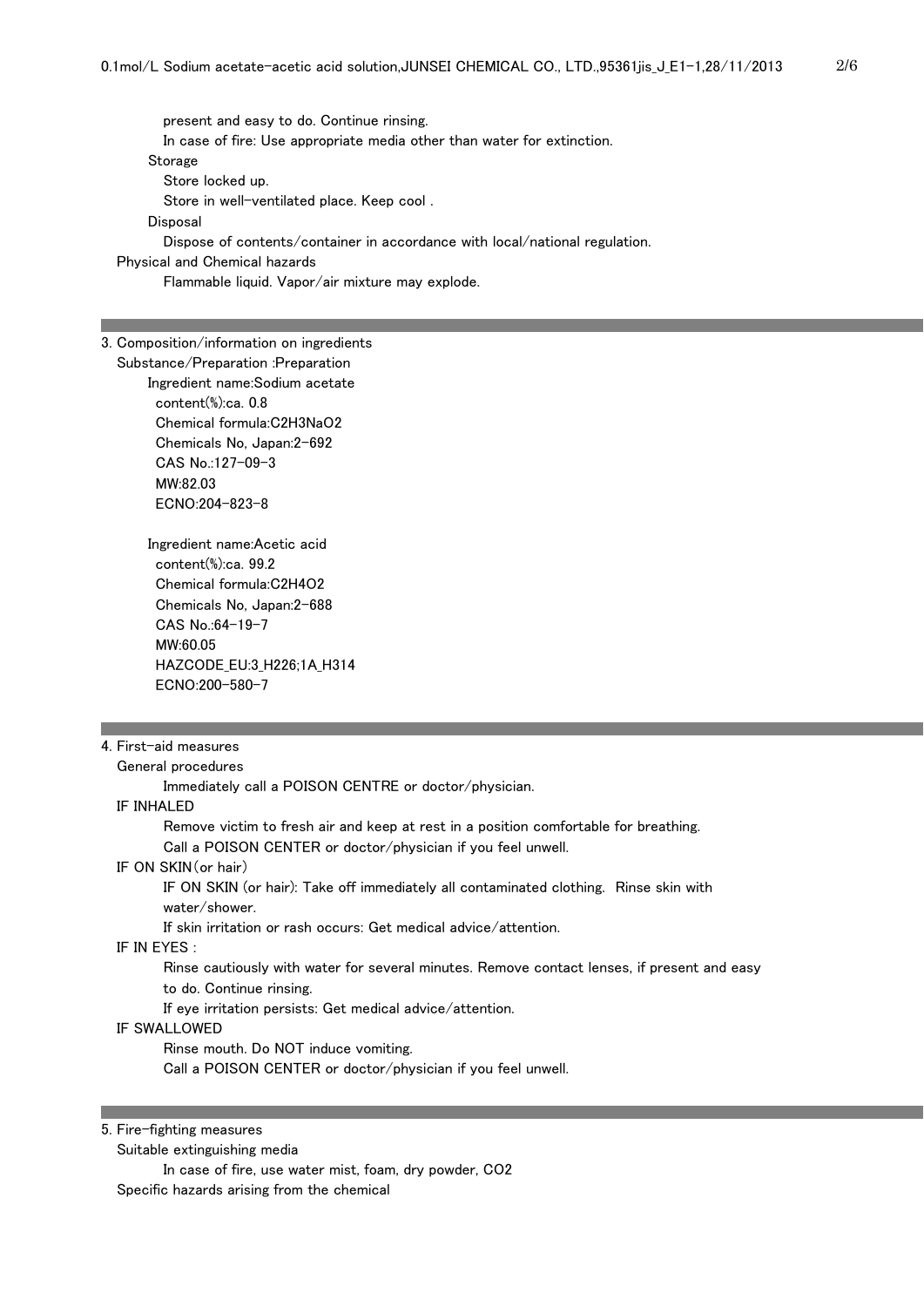Containers may explode when heated. Fire may produce irritating, corrosive and/or toxic gases. Specific fire-fighting measures Cool container with water spray. Special protective equipment and precautions for fire-fighters Wear fire/flame resistant/retardant clothing. Wear cold insulating gloves/face shield/eye protection. Firefighters should wear self-contained breathing apparatus with full face peace operated positive pressure mode.

#### 6. Accidental release measures

Personnel precautions, protective equipment and emergency procedures

Ventilate area after material pick up is complete.

Wear proper protective equipment.

Environmental precautions

Avoid release to the rivers, lakes, ocean, groundwater.

Methods and materials for neutralization, containment and cleaning up

 Absorb spill with inert material (dry sand, earth, et al), then place in a chemical waste container.

Preventive measures for secondary accident

Collect spillage.

### 7. Handling and storage

Precautions for safe handling

Preventive measures

(Exposure Control for handling personnel)

Do not breathe dust/fume/gas/mist/vapours/spray.

Use personal protective equipment as required.

Keep away from heat/sparks/open flames/hot surfaces. - No smoking.

Ground/bond container and receiving equipment.

Use explosion-proof electrical/ventilating/lighting equipment.

Use only non-sparking tools.

Take precautionary measures against static discharge.

## Exhaust/ventilator

Exhaust/ventilator should be available.

### Safety treatments

Avoid contact with skin.

Avoid contact with eyes.

Avoid breathing dust, vapor, mist, or gas.

### Safety Measures/Incompatibility

Wear protective gloves/protective clothing/eye protection/face protection.

When using do not eat, drink or smoke.

Conditions for safe storage, including any incompatibilities

### Recommendation for storage

Keep container tightly closed.

Keep cool . Protect from sunlight.

Store in well-ventilated place.

#### Store locked up.

8. Exposure controls/personal protection

Control parameters e.g. occupational exposure limit values or biological limit values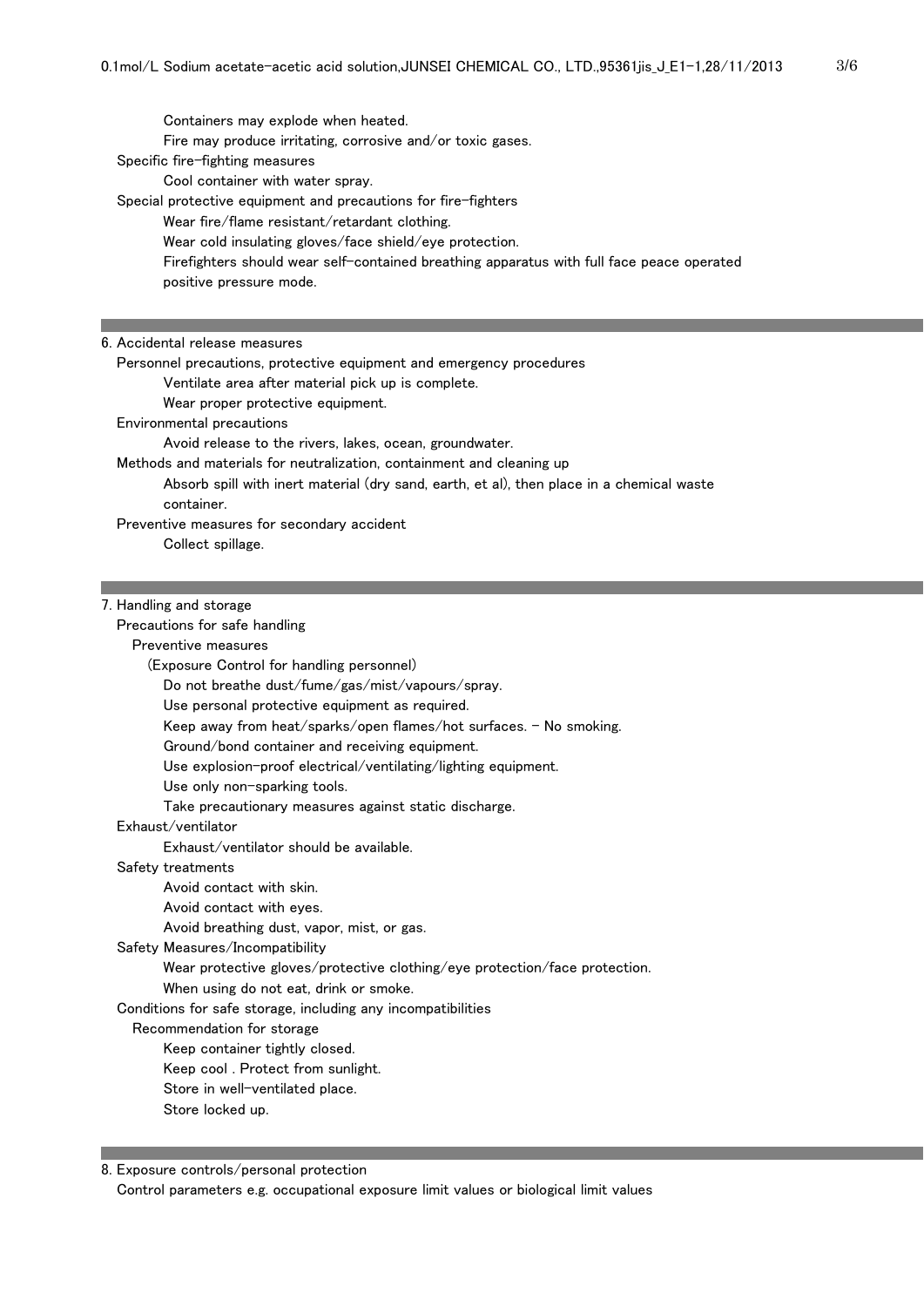| Adopted value                                                     |
|-------------------------------------------------------------------|
| (Acetic acid)                                                     |
| ACGIH(2003) TWA: 10ppm                                            |
| STEL: 15ppm (URT & eye irr; pulm func)                            |
| OSHA-PEL                                                          |
| (Acetic acid)                                                     |
| TWA 10ppm, 25mg/m3                                                |
| NIOSH-REL                                                         |
| (Acetic acid)                                                     |
| TWA 10ppm, $25mg/m3$ ; STEL 15ppm, $37mg/m3$                      |
| Appropriate engineering controls                                  |
| Do not use in areas without adequate ventilation.                 |
| Eye wash station should be available.                             |
| Washing facilities should be available.                           |
| Protective equipment                                              |
| Respiratory protection                                            |
| Wear positive pressure self-contained breathing apparatus (SCBA). |
| Hand protection                                                   |
| Wear protective gloves.                                           |
| Eye protection                                                    |
| Wear eye/face protection.                                         |
| Safety and Health measures                                        |
| Wash  thoroughly after handling.                                  |
| Wash contaminated clothing before reuse.                          |
|                                                                   |

# 9. Physical and Chemical Properties

| Physical properties                                    |
|--------------------------------------------------------|
| Appearance :liquid                                     |
| Color :colorless                                       |
| Odor :Irritant odor                                    |
| pH :Acid.                                              |
| Phase change temperature                               |
| Initial Boiling Point/Boiling point :118.5 $\degree$ C |
| Melting point/Freezing point :16.5 $\degree$ C         |
| Decomposition temperature data N.A.                    |
| Flash point :39°C                                      |
| Auto-ignition temperature :463 $^{\circ}$ C            |
| Explosion : Flammability or explosive limit            |
| lower limit :5.4vol %                                  |
| upper limit :16vol %                                   |
| Vapor pressure :1.5 kPa (20°C)                         |
| 2.1: Vapor density                                     |
| Relative Vapor Density (Air=1) data N.A                |
| Specific gravity/Density :1.05g/ml (20°C $\,$ )        |
| Solubility                                             |
| Solubility in water :miscible                          |
| Solubility in solvent :Miscible in ethanol, glycerin   |
| n-Octanol /water partition coefficient data N.A        |

# 10. Stability and Reactivity

**Stability** 

Stable under normal storage/handling conditions.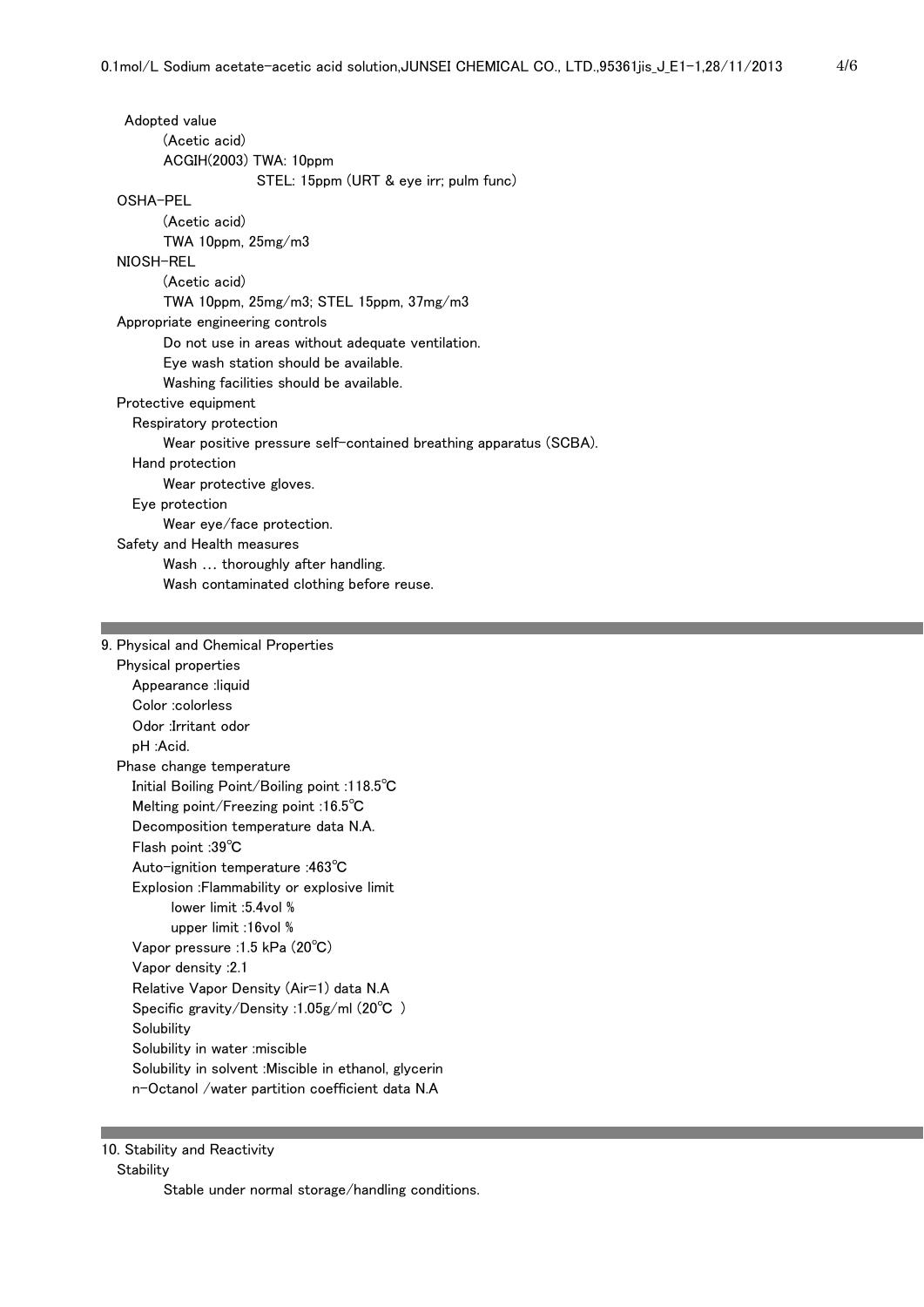Possibility of hazardous reactions Reacts violently with strong oxidants. This generates fire and explosion hazard. Reacts violently with strong bases, strong acids and many other compounds. Attacks some forms of plastic, rubber and coatings. Conditions to avoid Contact with incompatible materials. Open flames. Heat. Incompatible materials Strong acids, Strong bases, Strong oxidizing agents, Some forms of plastic, Rubber, Coatings. Hazardous decomposition products Carbon oxides

11. Toxicological Information

 Symptoms related to the physical, chemical and toxicological characteristics Irritant properties Skin corrosion/irritation (Acetic acid) rabbit : corrosive (IUCLID (2000)) No Allergenic and sensitizing effects data available No Mutagenic effects data available No Teratogenic effects data available No Carcinogenic effects data available No Toxicity for reproduction data available No Aspiration hazard data available Additional data There are no data available on the preparation itself. 12. Ecological Information

**Ecotoxicity**  Water solubility (Sodium acetate) 46.5 g/100 ml (20℃) (ICSC, 2006) (Acetic acid) miscible (ICSC, 1997) Persistence and degradability (Acetic acid) BOD\_Degradation : 74% (Registered chemicals data check & review, Japan) Bioaccumulative potential (Acetic acid) log Pow=-0.17(PHYSPROP Database, 2005) Additional data There are no data available on the preparation itself.

## 13. Disposal Considerations

## Disposal methods

Dispose of contents/container in accordance with local/national regulation

14. Transport Information UN No, UN CLASS